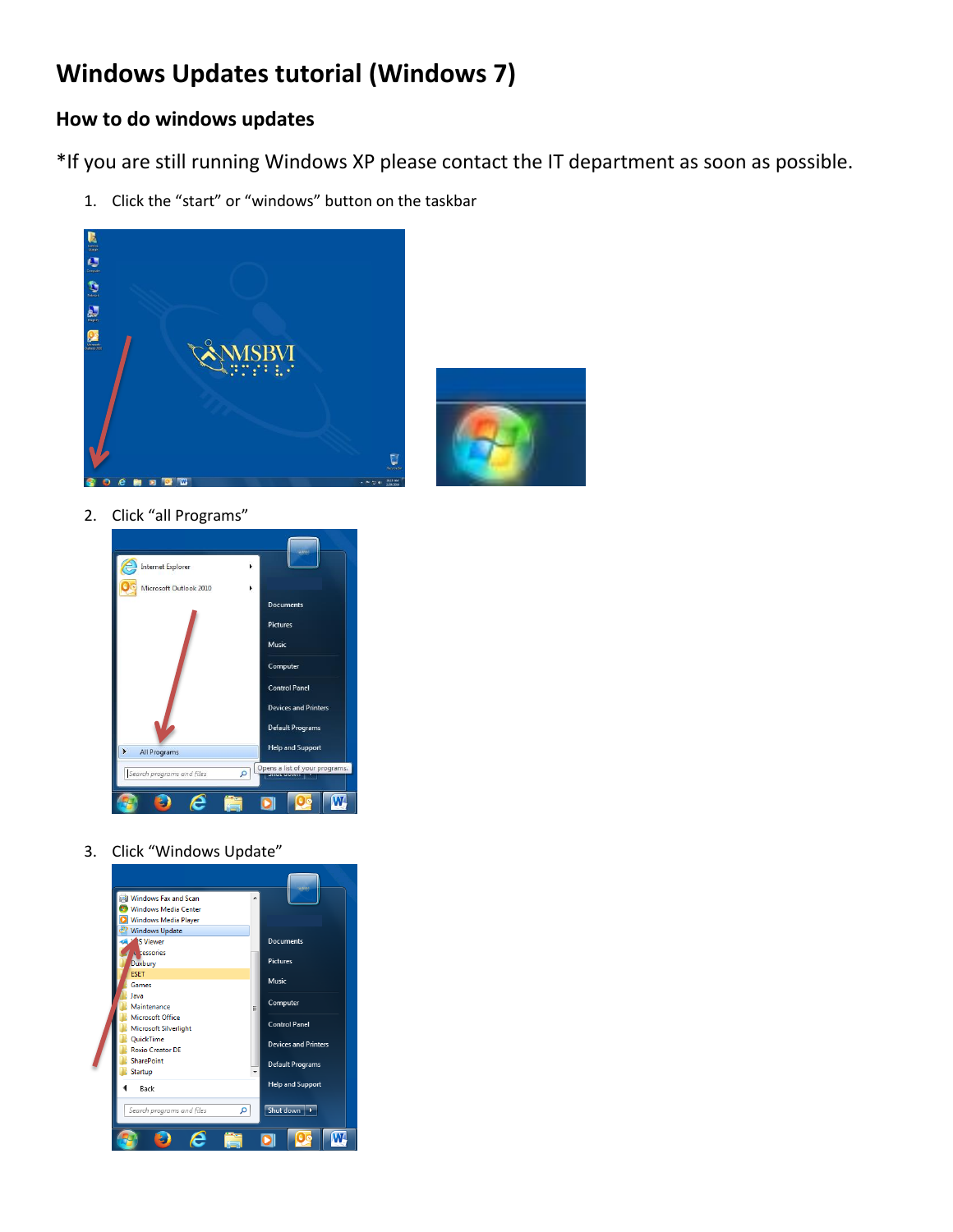4. This window should appear…



**\*NOTE:** Although automatic updates are set to occur, this **does not** guarantee that all updates are downloaded and installed.

From this window you can see if there are any updates available for your computer. These updates are **CRITICAL**  to the function of your computer and need to be checked regularly to ensure they are downloading. The OPTIONAL updates are **not** optional for NMSBVI computers and are **required** to be downloaded and installed. Please check that these are not piling up.

You are also able to check the date of the last install and the last check for updates. If your screen shows that you have updates available please install them. To do this, please continue to step 5.

5. Click "# important updates available"

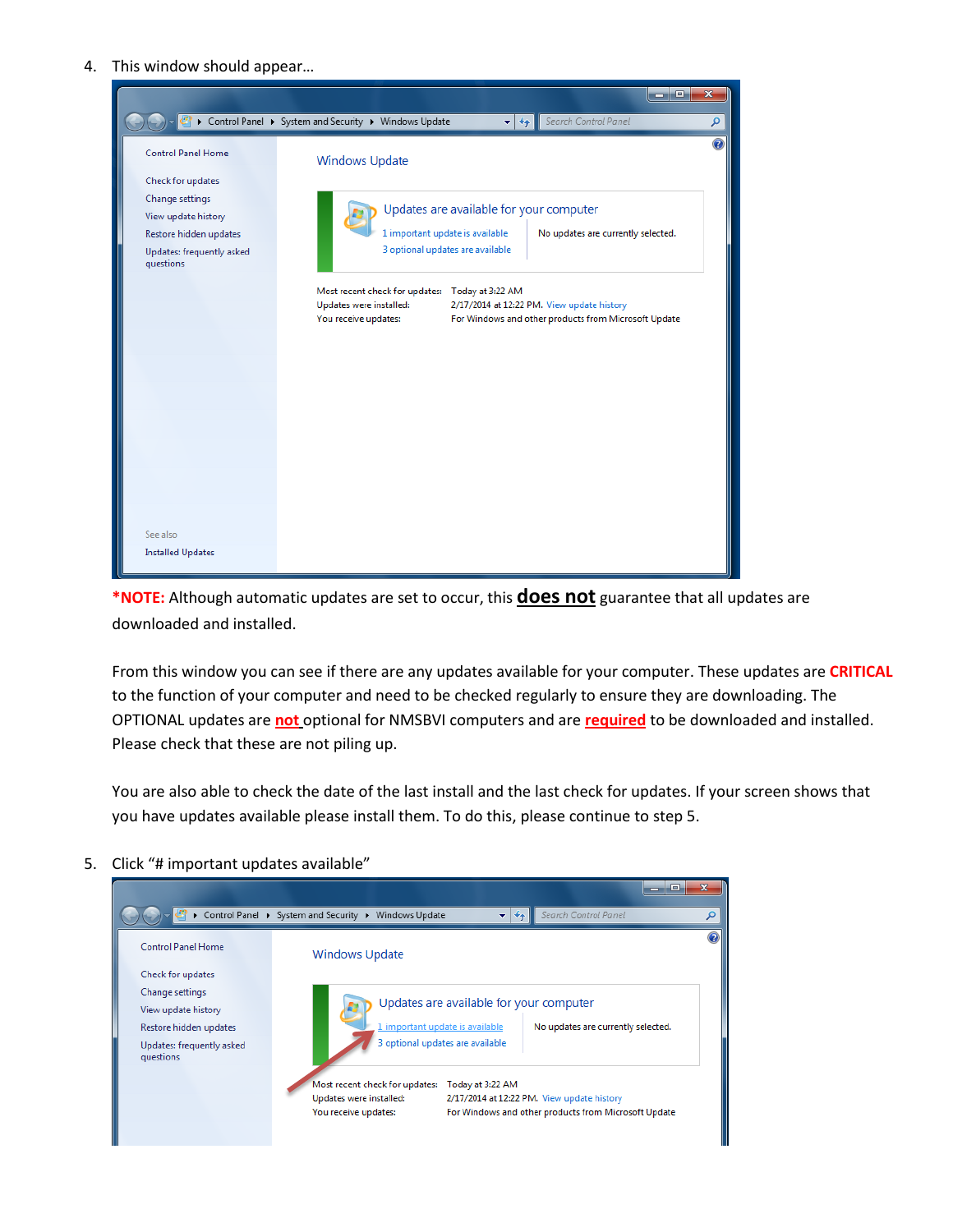6. Make sure to check the check box in the upper left hand corner to select all important updates.

|                                         |                                                                                                                                                              |                                                          | - -<br>$\boldsymbol{\mathsf{v}}$                                                                                                                                                                                                                                                                                                                                                                                                                                                                                                                                                                                                                                                                                                                                                                 |             |
|-----------------------------------------|--------------------------------------------------------------------------------------------------------------------------------------------------------------|----------------------------------------------------------|--------------------------------------------------------------------------------------------------------------------------------------------------------------------------------------------------------------------------------------------------------------------------------------------------------------------------------------------------------------------------------------------------------------------------------------------------------------------------------------------------------------------------------------------------------------------------------------------------------------------------------------------------------------------------------------------------------------------------------------------------------------------------------------------------|-------------|
|                                         | « Windows Update > Select updates to install                                                                                                                 | $+$<br>$\overline{\phantom{a}}$                          | Search Control Panel<br>م                                                                                                                                                                                                                                                                                                                                                                                                                                                                                                                                                                                                                                                                                                                                                                        |             |
| Important <sub>1</sub> )<br>ptional (3) | Select the updates you want to install<br>$\nabla$ Name<br>Windows 7 (1)<br>Microsoft .NET Framework 4.5.1 for Windows 7 (KB2858725)<br>$\blacktriangledown$ | <b>Size</b><br>53.0 MB                                   | Microsoft .NET Framework 4.5.1<br>for Windows 7 (KB2858725)<br>×<br><b>Recommended Update</b><br>The Microsoft .NET Framework 4.5.1<br>is a highly compatible, in-place<br>update to the .NET Framework 4 and<br>4.5. By using the .NET Framework<br>4.5.1 together with the C# or Visual<br>Basic programming languages, you<br>can write Windows Store apps. The<br>.NET Framework 4.5.1 delivers better<br>performance, reliability, and security<br>than previous versions. After you<br>install this update, you may have to<br>restart your computer.<br>Published: 11/26/2013<br>You may need to restart your<br>computer after installing this<br>update.<br>Download is pending; please<br>select this update to start<br>downloading<br>More information<br><b>Support information</b> |             |
|                                         |                                                                                                                                                              | Total selected: 1 important update                       | OK<br>Cancel                                                                                                                                                                                                                                                                                                                                                                                                                                                                                                                                                                                                                                                                                                                                                                                     |             |
|                                         | Select the updates you want to install                                                                                                                       |                                                          |                                                                                                                                                                                                                                                                                                                                                                                                                                                                                                                                                                                                                                                                                                                                                                                                  |             |
|                                         | V<br>Name                                                                                                                                                    | y                                                        |                                                                                                                                                                                                                                                                                                                                                                                                                                                                                                                                                                                                                                                                                                                                                                                                  | <b>Size</b> |
| Optional (3)                            | Windows 7(1)<br>Important (1)<br>$\overline{\mathbf{v}}$                                                                                                     | Microsoft .NET Framework 4.5.1 for Windows 7 (KB2858725) |                                                                                                                                                                                                                                                                                                                                                                                                                                                                                                                                                                                                                                                                                                                                                                                                  | 53.0 M      |

NOTE: To save time in the future, select all optional updates in this step in addition to all important updates.

 $\blacktriangle$ B.

7. Click "ok" in the bottom right corner

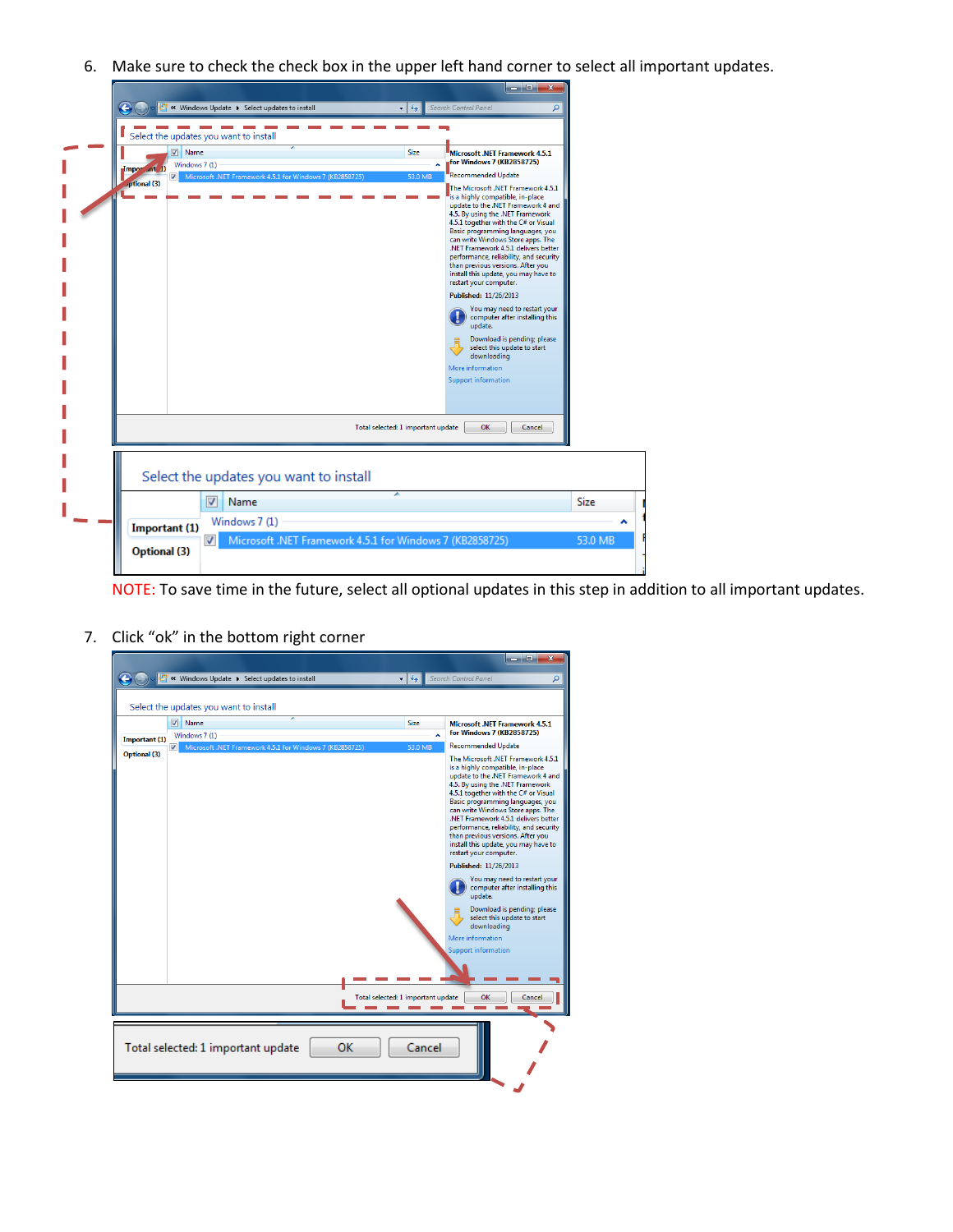8. Click "Install updates" on the next screen

|                                               | Control Panel > System and Security > Windows Update |                                  |                                                 | Search Control Panel<br>$+$                          |                 | م              |
|-----------------------------------------------|------------------------------------------------------|----------------------------------|-------------------------------------------------|------------------------------------------------------|-----------------|----------------|
| Control Panel Home                            | <b>Windows Update</b>                                |                                  |                                                 |                                                      |                 | $\circledcirc$ |
| Check for updates                             |                                                      |                                  |                                                 |                                                      |                 |                |
| <b>Change settings</b>                        |                                                      |                                  |                                                 | Download and install your selected updates           |                 |                |
| View update history<br>Restore hidden updates |                                                      | 1 important update is available  |                                                 | 1 important update selected, 53.0                    |                 |                |
| Updates: frequently asked                     |                                                      | 3 optional updates are available |                                                 | <b>MB</b>                                            |                 |                |
| questions                                     |                                                      |                                  |                                                 |                                                      |                 |                |
|                                               |                                                      |                                  |                                                 |                                                      | Install updates |                |
|                                               | Updates were installed:                              |                                  | Most recent check for updates: Today at 3:22 AM | 2/17/2014 at 12:22 PM. View upd te history           |                 |                |
|                                               | You receive updates:                                 |                                  |                                                 | For Windows and other products from Microsoft Update |                 |                |
|                                               |                                                      |                                  |                                                 |                                                      |                 |                |
|                                               |                                                      |                                  |                                                 |                                                      |                 |                |
|                                               |                                                      |                                  |                                                 |                                                      |                 |                |
|                                               |                                                      |                                  |                                                 |                                                      |                 |                |
|                                               |                                                      |                                  |                                                 |                                                      |                 |                |
|                                               |                                                      |                                  |                                                 |                                                      |                 |                |
|                                               |                                                      |                                  |                                                 |                                                      |                 |                |
|                                               |                                                      |                                  |                                                 |                                                      |                 |                |
|                                               |                                                      |                                  |                                                 |                                                      |                 |                |
| See also<br><b>Installed Updates</b>          |                                                      |                                  |                                                 |                                                      |                 |                |
|                                               |                                                      |                                  |                                                 |                                                      |                 |                |
|                                               |                                                      |                                  |                                                 |                                                      |                 |                |
|                                               |                                                      |                                  |                                                 |                                                      |                 |                |
|                                               | Download and install your selected updates           |                                  |                                                 |                                                      |                 |                |
|                                               | 1 important update is available                      |                                  |                                                 | 1 important update selected, 53.0                    |                 |                |
|                                               | 3 optional updates are available                     | MВ                               |                                                 |                                                      |                 |                |
|                                               |                                                      |                                  |                                                 |                                                      |                 |                |
|                                               |                                                      |                                  |                                                 | Install updates                                      |                 |                |

9. Wait as your updates are downloaded and installed.

| Downloading updates                                                                  |
|--------------------------------------------------------------------------------------|
| Downloading 1 update (53.0 MB total, 3% complete)                                    |
| Stop download                                                                        |
| Installing updates                                                                   |
| Installing update 1 of 1<br>Microsoft .NET Framework 4.5.1 for Windows 7 (KB2858725) |
| <b>Stop installation</b>                                                             |

**\*NOTE:** This may take several minutes or even hours depending on how many updates you have. If you update regularly, this should only be a few minute process each time.

Once updates are completed you will see this notification:

| The updates were successfully installed |
|-----------------------------------------|
| More updates are available.             |
| Succeeded: 1 update                     |
| Review optional updates                 |
|                                         |

10. Click "check for updates" on the vertical menu on the left to double check that updates were installed and to return to the updates screen. If new updates were added, you will see a notification like this:



Click "install updates" for any remaining/new updates.